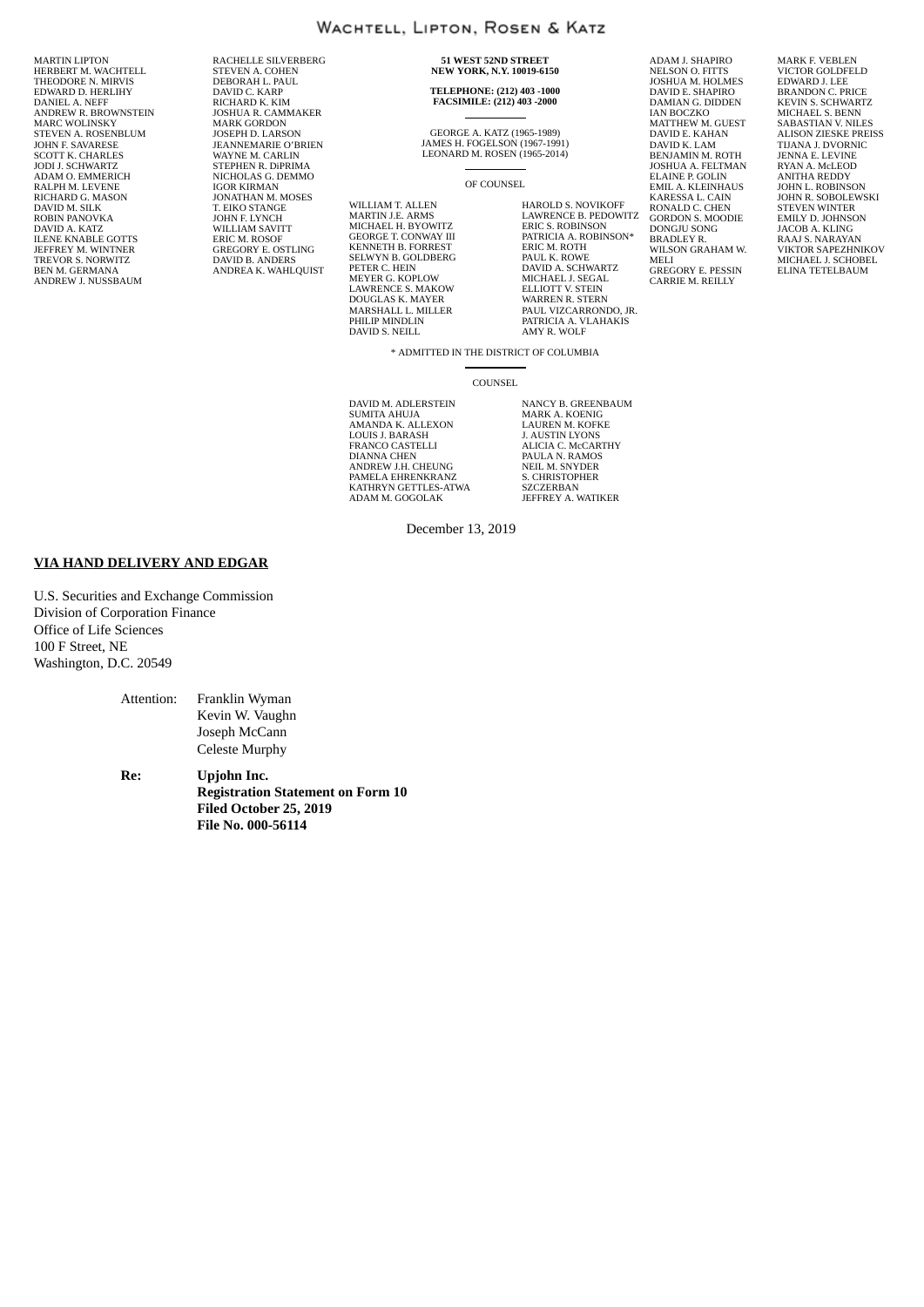U.S. Securities and Exchange Commission December 13, 2019 Page 2

#### Ladies and Gentlemen:

On behalf of Upjohn Inc. (the "Company"), we are providing the Company's responses to the comments of the Staff of the Division of Corporation Finance (the "Staff") of the U.S. Securities and Exchange Commission (the "Commission") set forth in its letter, dated November 21, 2019, with respect to the above-referenced Registration Statement on Form 10 (the "Registration Statement"). The Company is concurrently submitting Amendment No. 1 to the Registration Statement ("Amendment No. 1") via EDGAR, and five courtesy copies of Amendment No. 1 marked to show changes to the Registration Statement are being sent to the Staff under separate cover.

For the Staff's convenience, the text of the Staff's comments is set forth below in bold, followed in each case by the Company's response. Terms not otherwise defined in this letter shall have the meanings set forth in Amendment No. 1. All references to page numbers in these responses are to the pages of Amendment No. 1.

#### **Registration Statement on Form 10**

#### **General**

1. Pursuant to Section 12(g)(1) of the Exchange Act, the Form 10 becomes effective automatically 60 days after the initial filing date. At that time, you will be subject to the reporting requirements of the Exchange Act. In addition, we will continue to review your filing until all of our comments have been addressed. If the review process has not been completed before the effectiveness date you should consider withdrawing the Form 10 registration statement to prevent it from becoming effective and, as applicable, file a new Form 10 registration **at such time as you are able to respond to any remaining issues or comments.**

*Response*: The Company respectfully acknowledges the Staff's comment and confirms its understanding that its Registration Statement will be deemed effective by lapse of time 60 days after the initial filing date pursuant to Section 12(g)(1) of the Securities Exchange Act of 1934 and that the Company will consider withdrawing and refiling its Registration Statement if the review process has not been completed prior to that date.

2. Please amend the Form 10 registration statement, as applicable, to address any relevant comments issued to you concerning your Form **S-4 filed on October 25, 2019.**

*Response*: The Company respectfully acknowledges the Staff's comment and has amended the Registration Statement to reflect its responses to the Staff's comments on its Form S-4 filed on October 25, 2019, as applicable.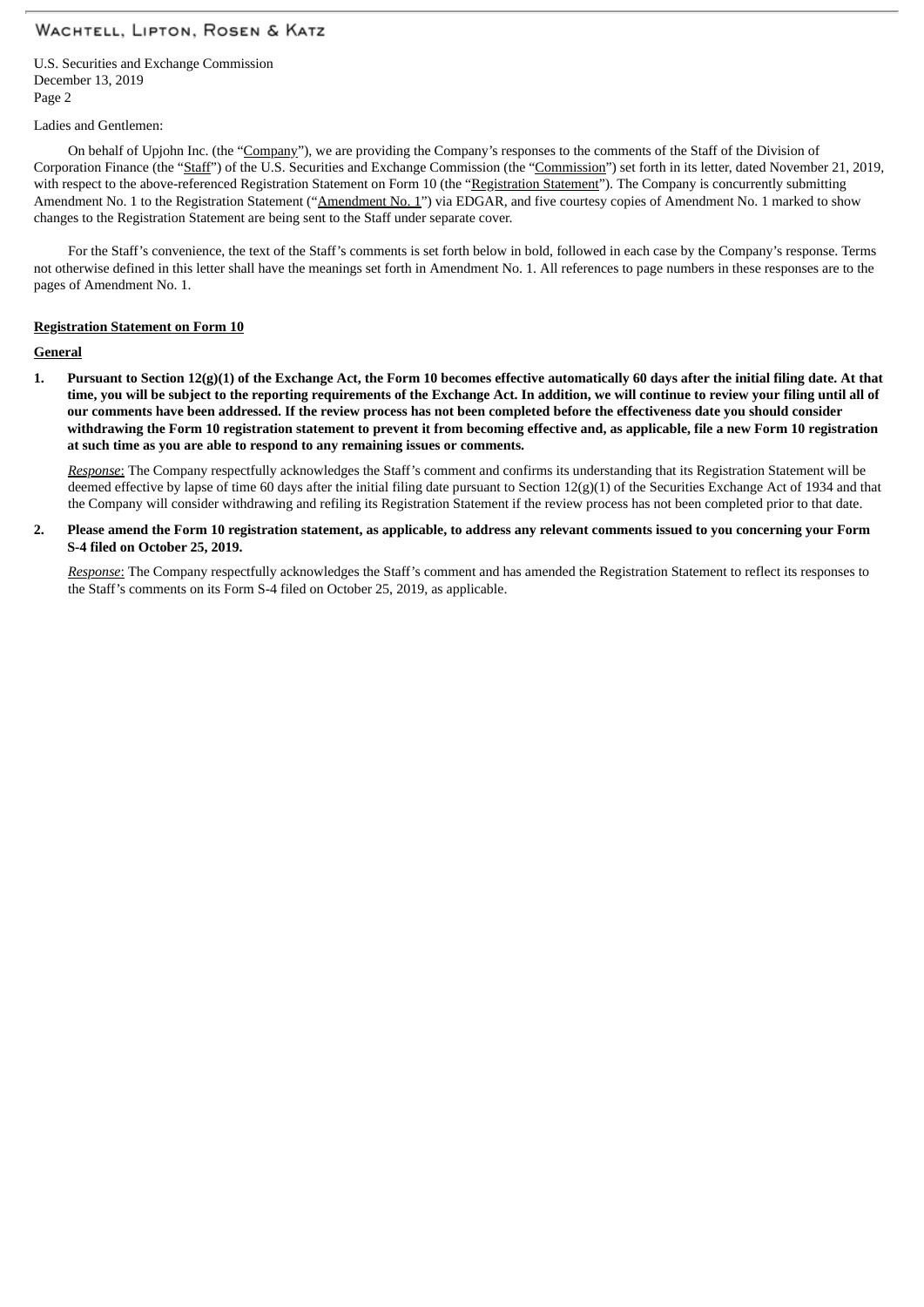U.S. Securities and Exchange Commission December 13, 2019 Page 3

\* \* \* \* \* \*

If you have any questions, please do not hesitate to contact David K. Lam at (212) 403-1394 or dklam@wlrk.com or Gordon S. Moodie at (212) 403-1180 or gsmoodie@wlrk.com.